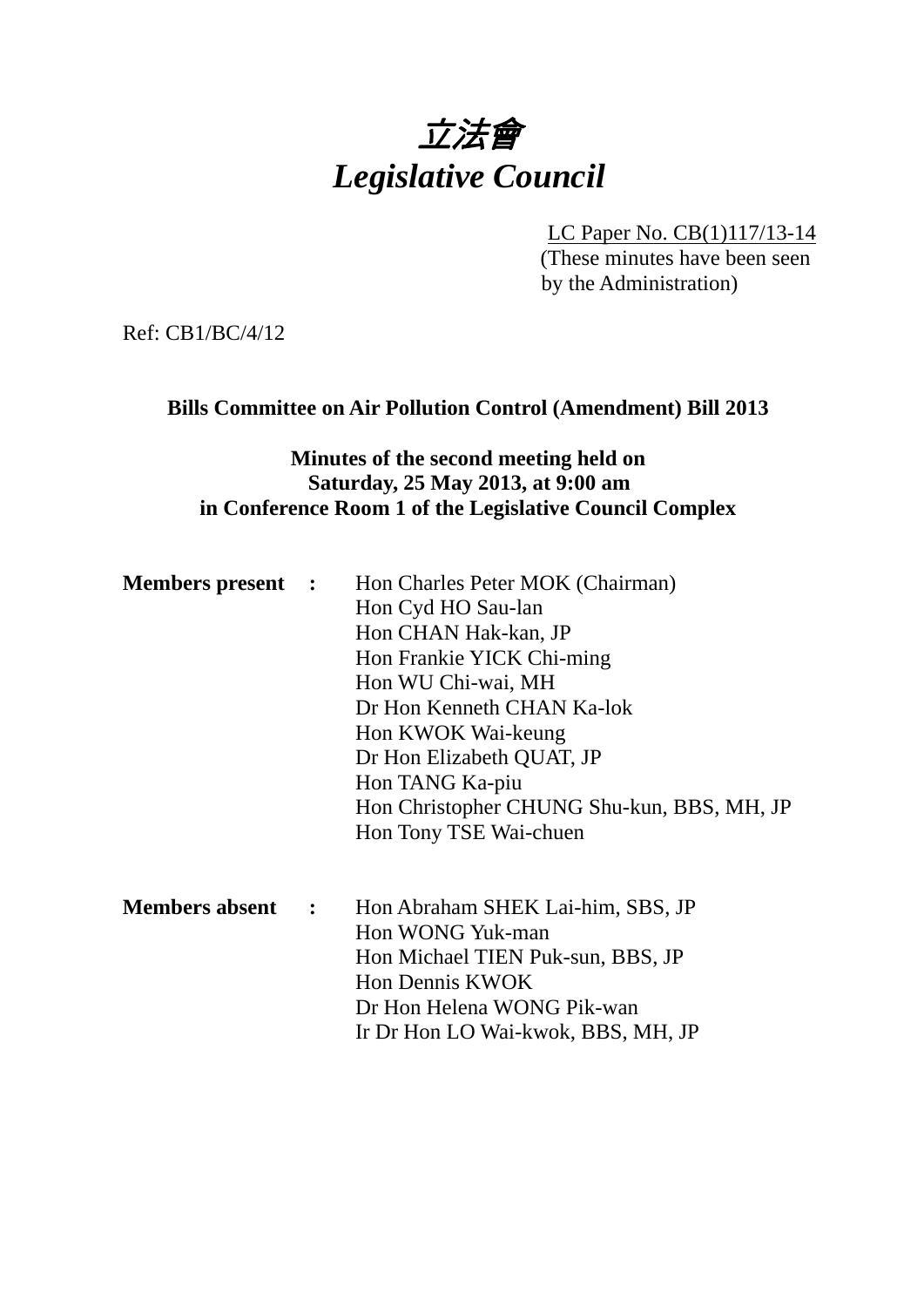| <b>Public Officers</b><br>attending       | <b>Agenda item I</b>                                                                                                                |
|-------------------------------------------|-------------------------------------------------------------------------------------------------------------------------------------|
|                                           | Ms Christine LOH Kung-wai, JP<br><b>Under Secretary for Environment</b>                                                             |
|                                           | Mr Andrew LAI Chi-wah, JP<br>Deputy Director of Environmental Protection (3)<br><b>Environmental Protection Department</b>          |
|                                           | Mr PANG Sik-wing<br><b>Principal Environmental Protection Officer</b><br>(Air Policy)<br><b>Environmental Protection Department</b> |
|                                           | <b>Agenda item II</b>                                                                                                               |
|                                           | Mr Andrew LAI Chi-wah, JP<br>Deputy Director of Environmental Protection (3)<br><b>Environmental Protection Department</b>          |
|                                           | Mr PANG Sik-wing<br>Principal Environmental Protection Officer<br>(Air Policy)<br><b>Environmental Protection Department</b>        |
| <b>Attendance by</b><br><b>Invitation</b> | <u>Agenda item I</u>                                                                                                                |
|                                           | Taxi Drivers & Operators Association Ltd                                                                                            |
|                                           | Mr NG Yip-pui<br><b>General Secretary</b>                                                                                           |
|                                           | <b>Civic Party</b>                                                                                                                  |
|                                           | Mr Jeremy TAM<br><b>Exco Member</b>                                                                                                 |
|                                           | <b>Youth Committee of Professional Power</b>                                                                                        |
|                                           | Mr Winston LEE<br><b>Deputy Convenor</b>                                                                                            |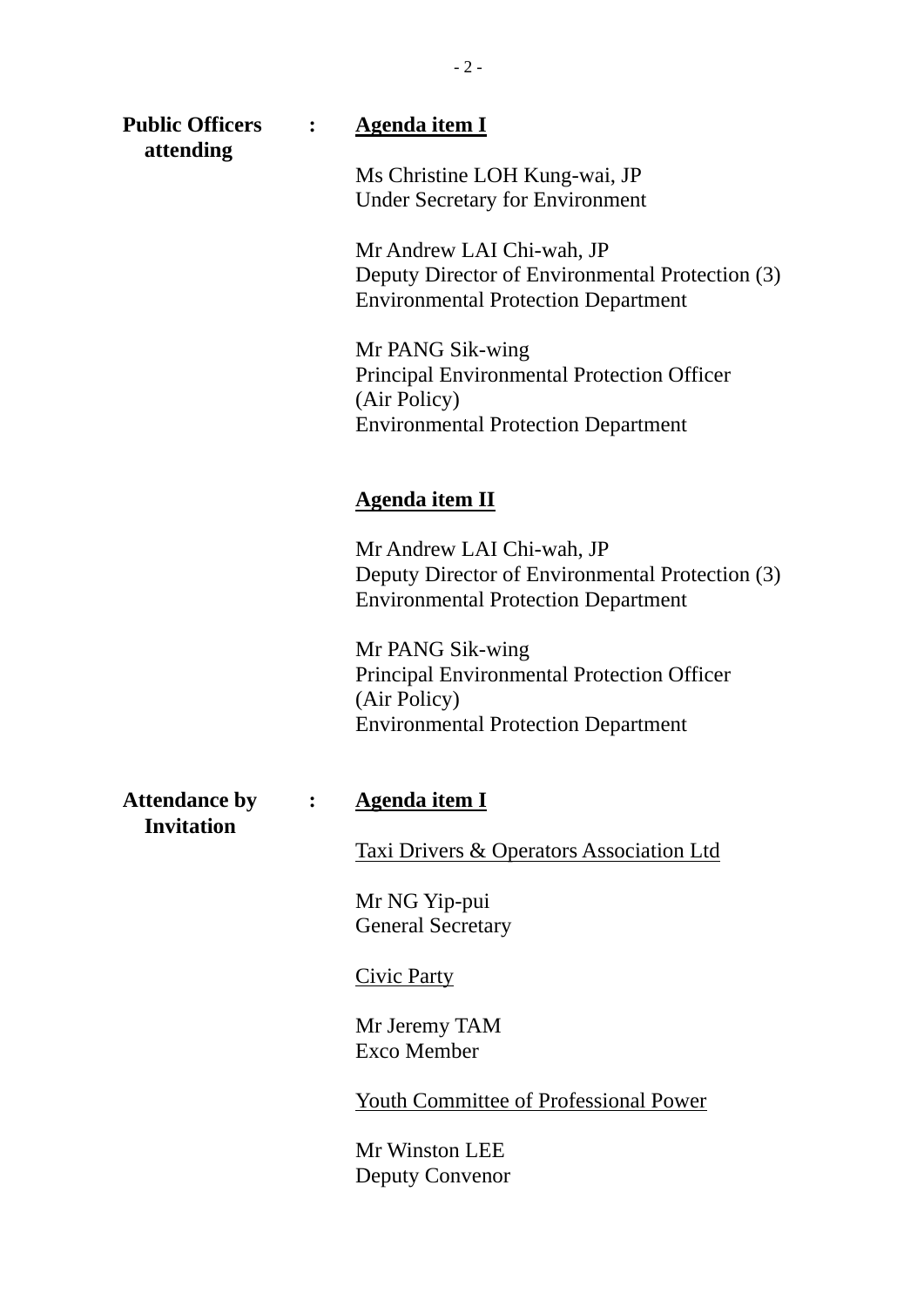Tai Wo Motors Limited

Mr Aaron NG Hoi-shan Vice Chairman

#### Friends of The Earth

Ms Melonie CHAU Senior Environmental Affairs Officer

Clean Air Network

Ms KWONG Sum-yin Chief Exective Officer

The Staffs & Workers Union of Hong Kong Civil Airlines

Mr Wilson YAP Vice Chairman

Hong Kong Professionals and Senior Executives Association

Mr Lesly LAM Lik-shan Executive Committee Member

Fresh Fruit Transportation Association

Ms CHUNG Yau-tai Member

Motor Transport Workers General Union

Mr YUEN Cheung-fung Deputy Right and Interest Secretary

N.W. Area Taxi Drivers & Operators Association

Mr WONG Wing-chung Chairman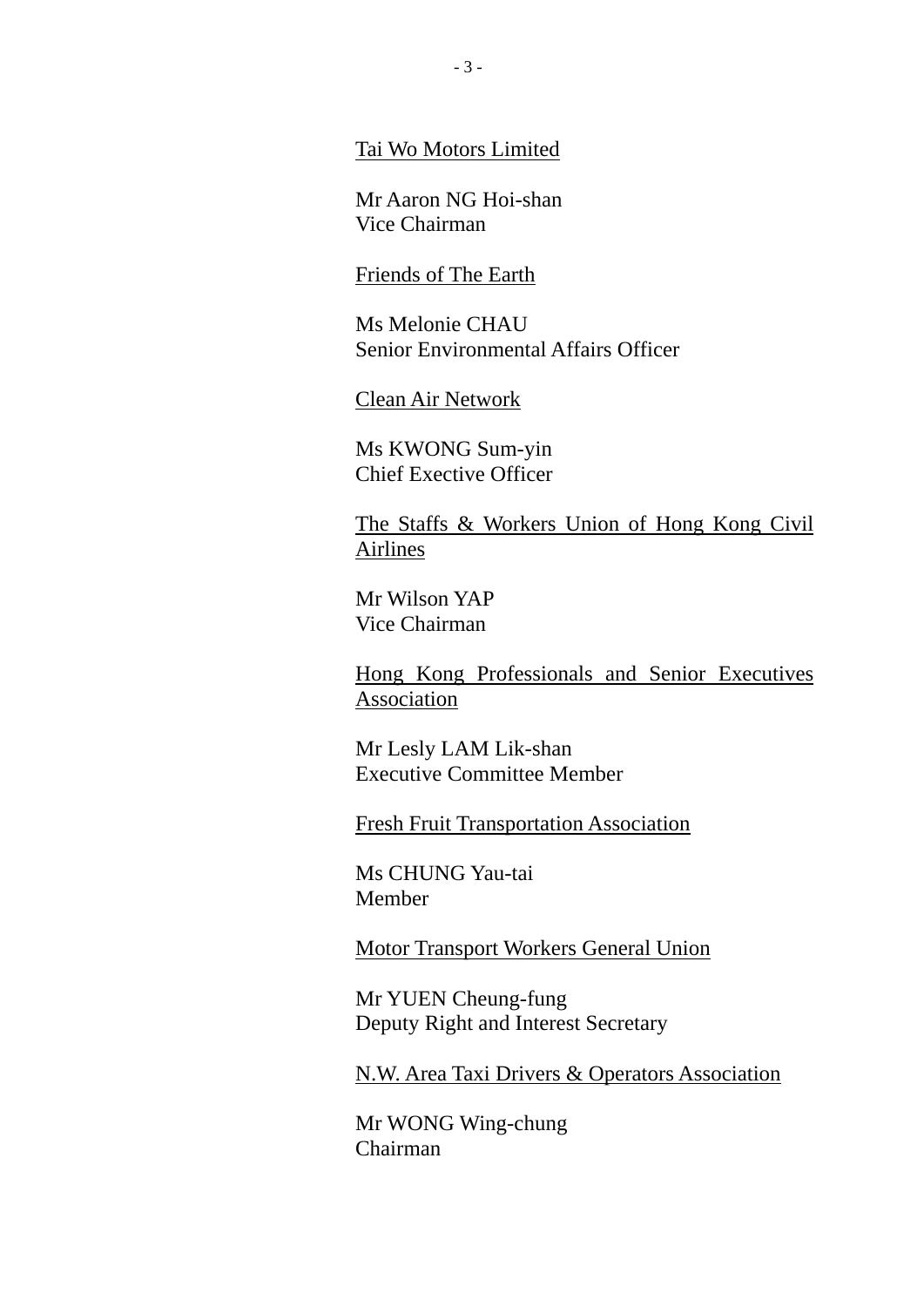|                                                               | <b>New Territories Taxi Operations Union</b>                                                                                                                        |
|---------------------------------------------------------------|---------------------------------------------------------------------------------------------------------------------------------------------------------------------|
|                                                               | Mr CHAN Shu-sang<br>Chairman                                                                                                                                        |
|                                                               | <u>The Hong Kong Institution of Engineers</u>                                                                                                                       |
|                                                               | Ir Kenny WONG Siu-wai<br>Engineer                                                                                                                                   |
|                                                               | <b>Labour Party</b>                                                                                                                                                 |
|                                                               | Mr Endy WONG<br>Representative                                                                                                                                      |
|                                                               | School of Public Health, The University of Hong<br>Kong                                                                                                             |
|                                                               | Dr LAI Hak-kan<br><b>Research Assistant Professor</b>                                                                                                               |
| <b>Clerk in attendance:</b>                                   | Ms Sophie LAU<br>Chief Council Secretary (1)2                                                                                                                       |
| <b>Staff in attendance:</b>                                   | Miss Evelyn LEE<br><b>Assistant Legal Adviser 10</b>                                                                                                                |
|                                                               | Ms Macy NG<br>Senior Council Secretary (1)2                                                                                                                         |
|                                                               | Ms Emily LIU<br>Legislative Assistant (1)2                                                                                                                          |
| I<br>(LC Paper No. CB(3)364/12-13<br>File Ref: EP CR 9/150/34 | <b>Meeting with deputations and the Administration</b><br>- The Bill<br>- The Legislative Council Brief<br>issued by the Environment<br>and Environmental<br>Bureau |

Protection Department

Action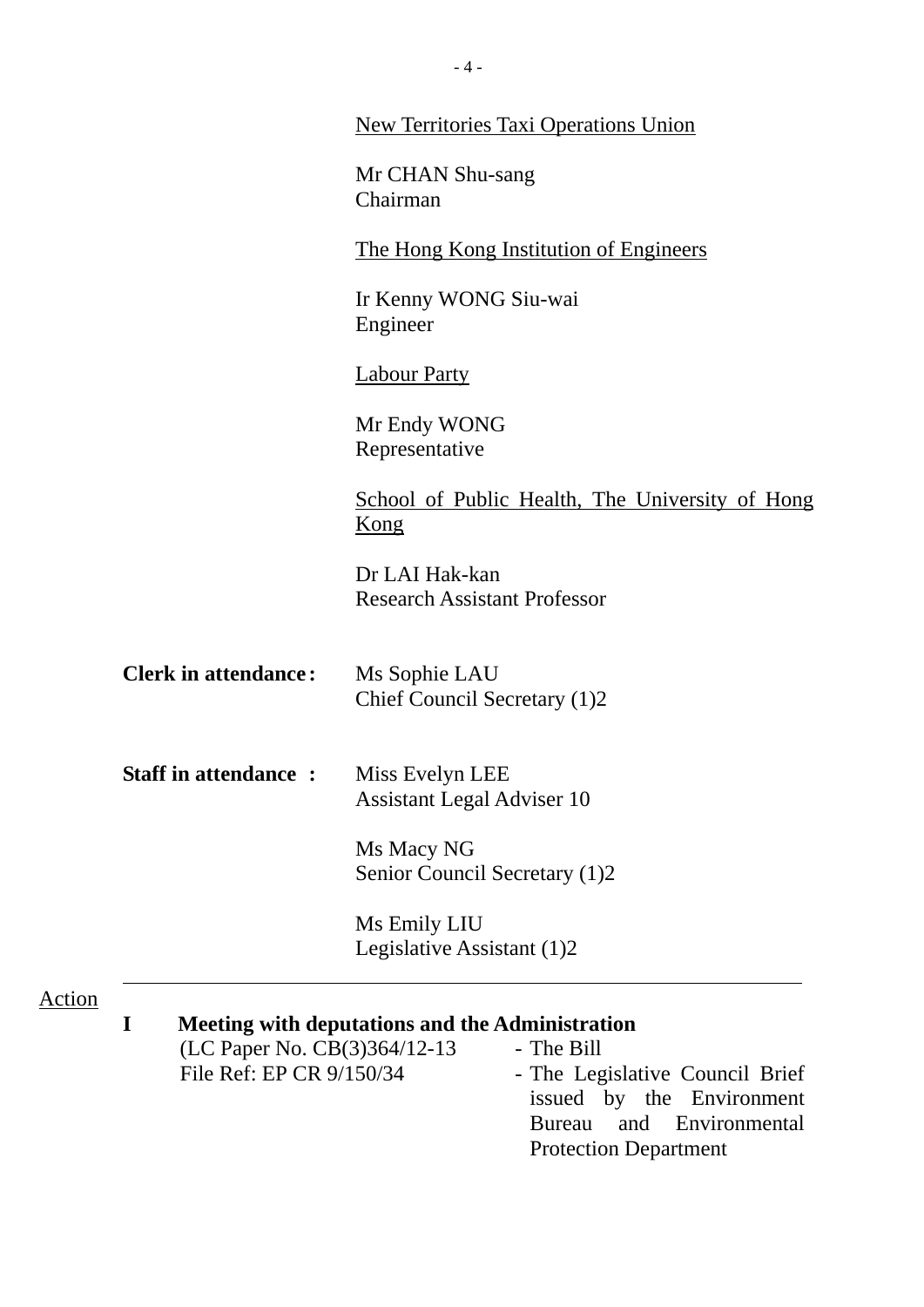| LC Paper No. CB(1)851/12-13(02)    | - Marked-up copy of the Bill<br>prepared by the Legal Service<br>Division                                        |
|------------------------------------|------------------------------------------------------------------------------------------------------------------|
| LC Paper No. CB(1)1056/12-13(04)   | - Submission<br>The<br>from<br><b>Academic Research Centre</b>                                                   |
| LC Paper No. CB(1)1057/12-13(01)   | - Submission from The<br>Law<br>Society of Hong Kong                                                             |
| LC Paper No. CB(1)1057/12-13(02)   | - Submission from Yat Tung<br>Community<br><b>Network</b><br>Association                                         |
| LC Paper No. CB(1)1057/12-13(03)   | - Submission from CLP Power                                                                                      |
| LC Paper No. CB(1)1057/12-13(04)   | - Submission from a member of<br>the public                                                                      |
| LC Paper No. $CB(1)1057/12-13(05)$ | - Submission from The Hong<br>Kong General Chamber<br>of<br>Commerce                                             |
| LC Paper No. CB(1)1057/12-13(06)   | - Submission from a member of<br>the public                                                                      |
| LC Paper No. CB(1)1121/12-13(02)   | - Submission from the<br>Civic<br>Exchange                                                                       |
| LC Paper No. CB(1)1126/12-13(01)   | - Submission from The Hong<br>Kong University of Science<br>and Technology, Institute for<br>the Environment     |
| LC Paper No. $CB(1)1142/12-13(01)$ | - Submission from Green Sense                                                                                    |
| LC Paper No. CB(1)1142/12-13(02)   | - Submission from the School of<br>Public Health<br>and Primary<br>Care, The Chinese University<br>of Hong Kong) |

 The Bills Committee deliberated (index of proceedings attached at **Annex**).

Meeting with deputations and the Administration

2. The Bills Committee received views from the representatives of 15 deputations who attended the meeting.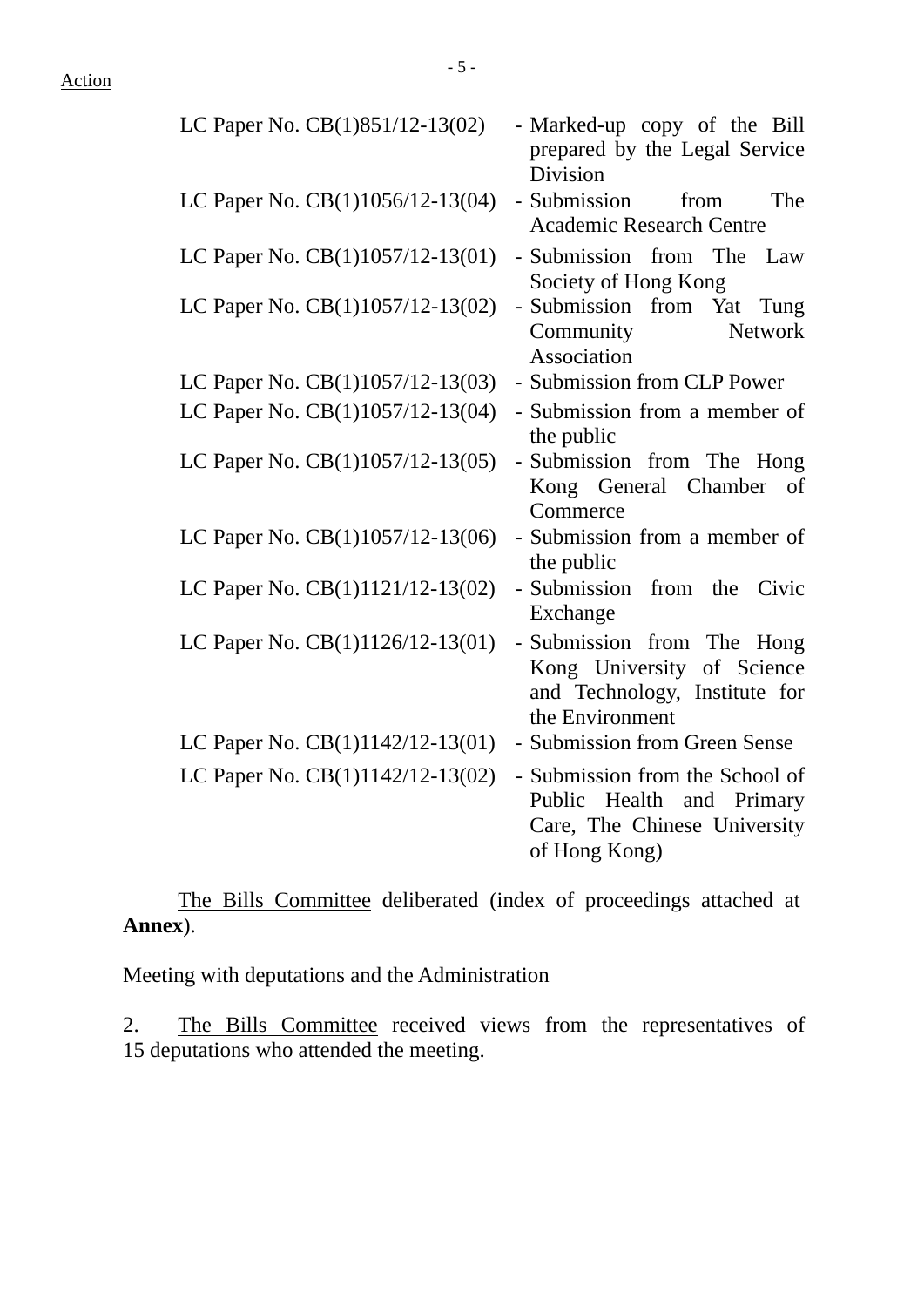Action

# **II Meeting with the Administration**  $(LC$  Paper No.  $CB(1)1055/12-13(01)$  - List of follow-up actions arising from the meeting on 16 April 2013 LC Paper No.  $CB(1)1055/12-13(02)$  - Administration's response to issues raised at the meeting on 16 April 2013 (Part 1) LC Paper No. CB(1)1055/12-13(03) - Administration's response to issues raised at the meeting on 16 April 2013 (Part 2) LC Paper No. CB(1)1055/12-13(05) - Administration's response to issues raised at the meeting on

16 April 2013 (Part 3) LC Paper No. CB(1)1055/12-13(04) - Letter dated 22 May 2013 from Hon TANG Ka-piu on the impact of the Bill on the control of vehicle emissions)

3. The Administration briefed members on its paper setting out the Administration's response to the issues raised by members at the meeting on 16 April 2013.

### Follow-up actions required of the Administration

- Admin 4. To facilitate further discussion on the Air Pollution Control (Amendment) Bill 2013 ("the Bill"), the Administration was requested to provide the following information –
	- (a) In respect of the term "public interest" as stated in the proposed section  $7A(2)(a) \& (b)$  of the Bill, the meaning of the term in the context of environmental protection and the Bill; and the Administration's stance regarding whether "public interest" should be replaced by "public health" or whether the term "public health" should be added to the relevant section.
	- (b) A list of legislation to which the new Air Quality Objectives ("AQOs") would be applicable after the new AQOs come into operation with the passage of the Bill.
	- (c) Any plan of the Administration to enhance the current arrangement on the measurement of AQOs, and if so, details of the plan.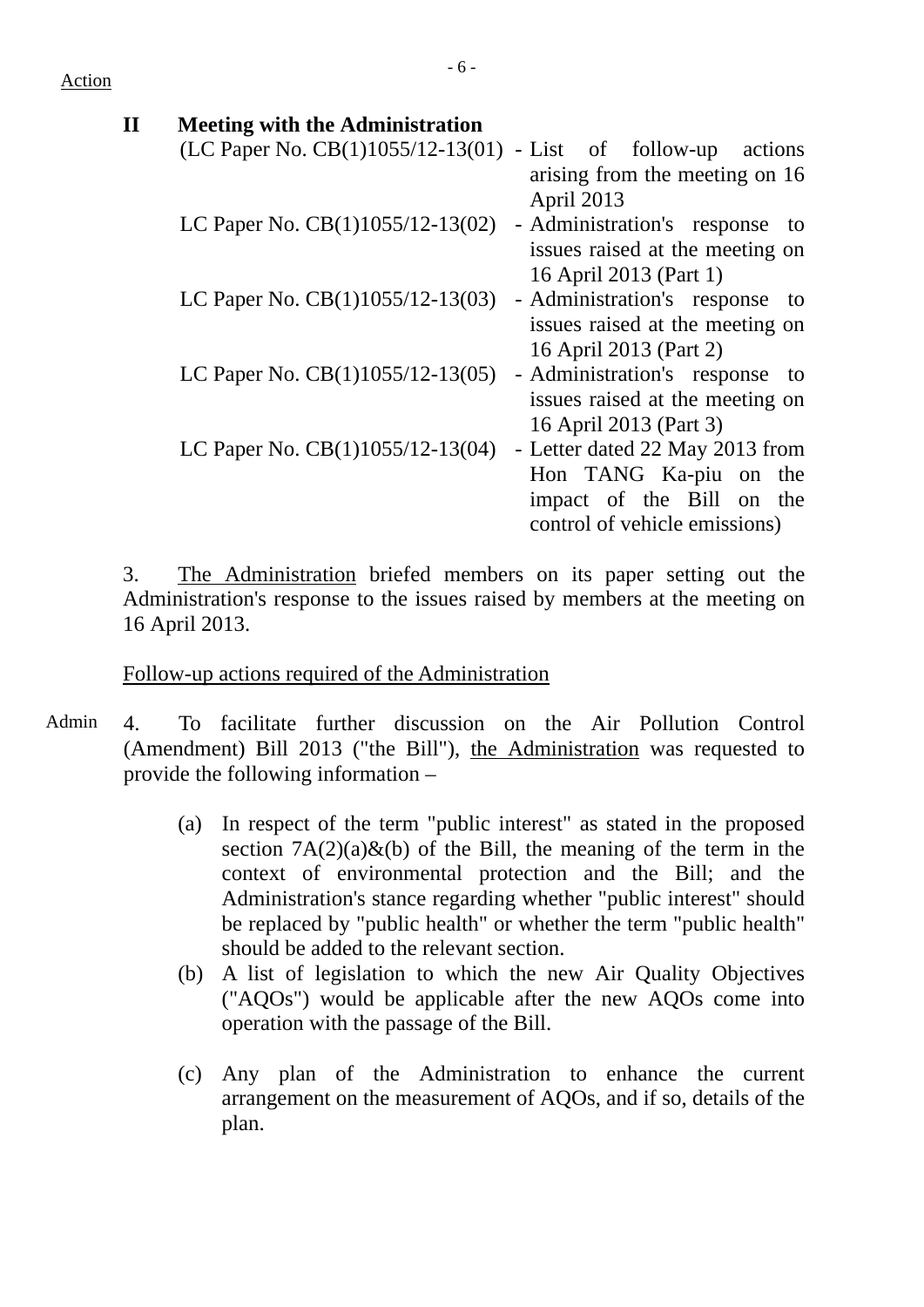- (d) Explanation with examples on how different levels of the concentration of Sulphur Dioxide  $(SO<sub>2</sub>)$  in the air would affect the health of people.
- (e) The number and details of government vehicles which were pre-Euro vehicles including information on which departments or bureaux were those vehicles attached to and whether those vehicles were currently in service.

Date of next meeting

5. Members noted that the next two meetings would be held on 5 June and 10 June 2013 at 8:30 am.

## **III Any other business**

6. There being no other business, the meeting ended at 12:35 pm.

Council Business Division 1 Legislative Council Secretariat 28 October 2013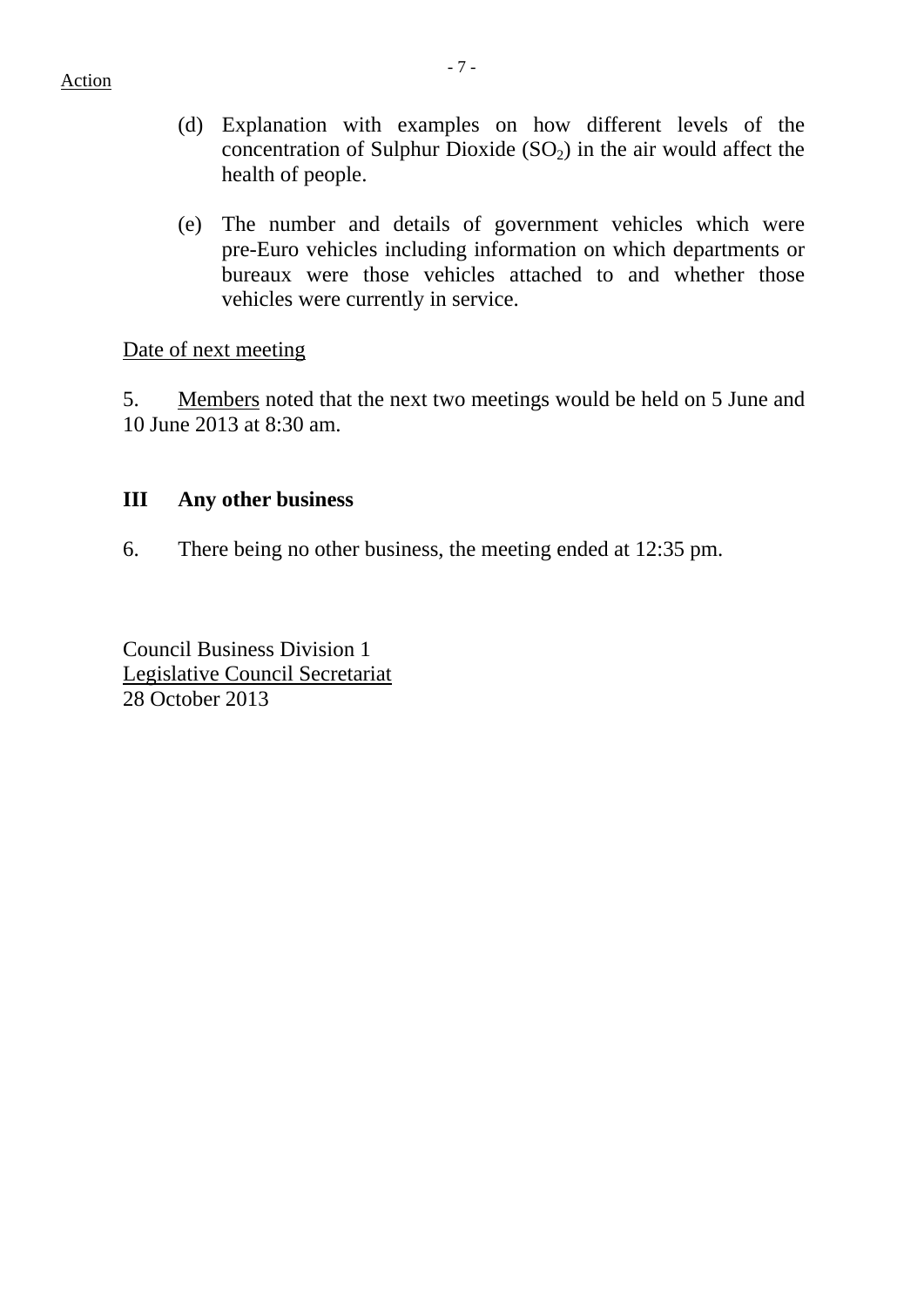#### **Annex**

### **Proceedings of the second meeting of the Bills Committee on Air Pollution Control (Amendment) Bill 2013 on Saturday, 25 May 2013, at 9:00 am in Conference Room 1 of the Legislative Council Complex**

| <b>Time</b><br>marker | <b>Speaker</b>                                                                                  | Subject(s)                                                     | <b>Action required</b> |
|-----------------------|-------------------------------------------------------------------------------------------------|----------------------------------------------------------------|------------------------|
|                       |                                                                                                 | Agenda item I-Meeting with deputations and the Administration  |                        |
| 000532                | $000156$ - Chairman                                                                             | Opening remarks                                                |                        |
|                       | Presentation of views by deputations                                                            |                                                                |                        |
| $000533 -$<br>000835  | Chairman<br>Civic Party                                                                         | Presentation of views<br>(LC Paper No. $CB(1)1056/12-13(01)$ ) |                        |
| 000929                | 000836 - Chairman<br>The Staffs & Workers<br>Union of Hong Kong<br><b>Civil Airlines</b>        | Presentation of views                                          |                        |
| 000930 -<br>001246    | Chairman<br><b>Clean Air Network</b>                                                            | Presentation of views<br>(LC Paper No. CB(1)1056/12-13(03))    |                        |
| 001459                | $ 001247 - C$ hairman<br>Tai Wo Motors Limited                                                  | Presentation of views                                          |                        |
| 001813                | $ 001500 - C$ hairman<br>Committee<br>Youth<br>of<br><b>Professional Power</b>                  | Presentation of views<br>(LC Paper No. CB(1)1121/12-13(01))    |                        |
| $001814 -$<br>002103  | Chairman<br><b>Motor Transport Workers</b><br><b>General Union</b>                              | Presentation of views                                          |                        |
| $002104 -$<br>002417  | Chairman<br>Fruit<br>Fresh<br>Transportation<br>Association                                     | Presentation of views                                          |                        |
| $002418 -$<br>002729  | Chairman<br>Kong<br>Hong<br>Professionals<br>and<br>Senior<br>Executives<br>Association         | Presentation of views<br>(LC Paper No. $CB(1)1172/12-13(01)$ ) |                        |
| 003102                | $002730$ – Chairman<br>School of Public Health,<br>University<br>The<br>of<br>Hong Kong ("HKU") | Presentation of views<br>(LC Paper No. $CB(1)1142/12-13(03)$ ) |                        |
| $003103 -$<br>003410  | Chairman<br><b>Labour Party</b>                                                                 | Presentation of views                                          |                        |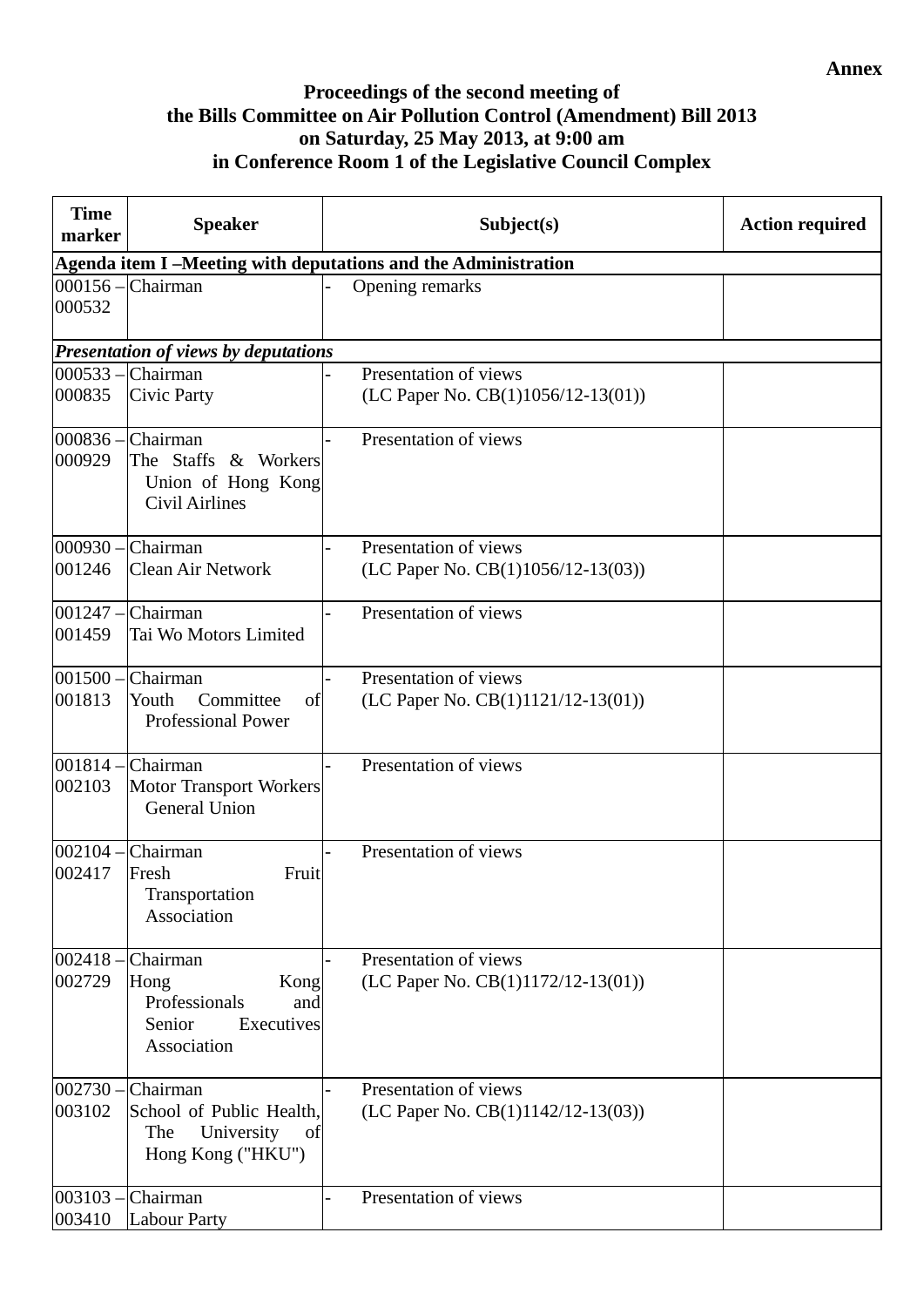| <b>Time</b><br>marker | <b>Speaker</b>                                                                                                                          | Subject(s)                                                                                                                                                                                                                                                                                                                                             | <b>Action required</b> |
|-----------------------|-----------------------------------------------------------------------------------------------------------------------------------------|--------------------------------------------------------------------------------------------------------------------------------------------------------------------------------------------------------------------------------------------------------------------------------------------------------------------------------------------------------|------------------------|
| 003411<br>003729      | Chairman<br>The<br>Hong<br>Kong<br>Institution<br>οf<br>Engineers                                                                       | Presentation of views<br>(LC Paper No. $CB(1)1097/12-13(01)$ )                                                                                                                                                                                                                                                                                         |                        |
| $003730 -$<br>004018  | Chairman<br>Territories<br><b>New</b><br>Taxi<br><b>Operations Union</b>                                                                | Presentation of views<br>(LC Paper No. $CB(1)1056/12-13(05))$                                                                                                                                                                                                                                                                                          |                        |
| 004316                | $004019$ – Chairman<br>N.W. Area Taxi Drivers<br>$\&$<br><b>Operators</b><br>Association                                                | Presentation of views<br>(LC Paper No. $CB(1)1071/12-13(01)$ )                                                                                                                                                                                                                                                                                         |                        |
| 004525                | $004317 -$ Chairman<br>Taxi Drivers & Operators<br><b>Association Ltd</b>                                                               | Presentation of views                                                                                                                                                                                                                                                                                                                                  |                        |
| 004526 -<br>004811    | Chairman<br>Friends of The Earth                                                                                                        | Presentation of views<br>(LC Paper No. CB(1)1056/12-13(02))                                                                                                                                                                                                                                                                                            |                        |
|                       | Administration's response and discussion                                                                                                |                                                                                                                                                                                                                                                                                                                                                        |                        |
| 004812<br>005007      | Chairman<br>Administration                                                                                                              | Administration's brief response to deputations'<br>views.                                                                                                                                                                                                                                                                                              |                        |
| $005008 -$<br>005357  | Chairman<br>Ms Cyd HO<br>School of Public Health,<br><b>HKU</b>                                                                         | Discussion<br>statistical<br>about<br>the<br>relations<br>between the 24-hour Air Quality Objectives<br>("AQOs") and annual AQOs; on the number of<br>exceedances allowed and on Environmental<br>Impact Assessment ("EIA").                                                                                                                           |                        |
| 005358<br>010117      | Chairman<br>Mr TANG Ka-piu<br>Fresh<br>Fruit<br>Transportation<br>Association<br><b>Motor Transport Workers</b><br><b>General Union</b> | Mr TANG expressed support for updating the<br>AQOs as well as the setting up of a mechanism<br>to review the AQOs.<br>Discussion on the difficulties encountered by<br>the transport trade in respect of the phasing out<br>of pre-Euro IV diesel commercial vehicles.                                                                                 |                        |
| 010118-<br>010340     | Chairman<br>Mr Tony TSE                                                                                                                 | Discussion on the speaking time limit for<br>members.                                                                                                                                                                                                                                                                                                  |                        |
| 010341<br>011000      | Chairman<br>Dr Elizabeth QUAT<br>Administration<br>N.W. Area Taxi Drivers<br>& Operators Association<br>Mr Frankie YICK                 | Discussion on the ancillary facilities for electric<br>taxis, such as electricity charging facilities.<br>The Administration advised that the absence of<br>an international standard on the charging<br>equipment for various kinds of electric vehicles<br>("EVs") had posed challenges to Hong Kong<br>Government in providing charging facilities. |                        |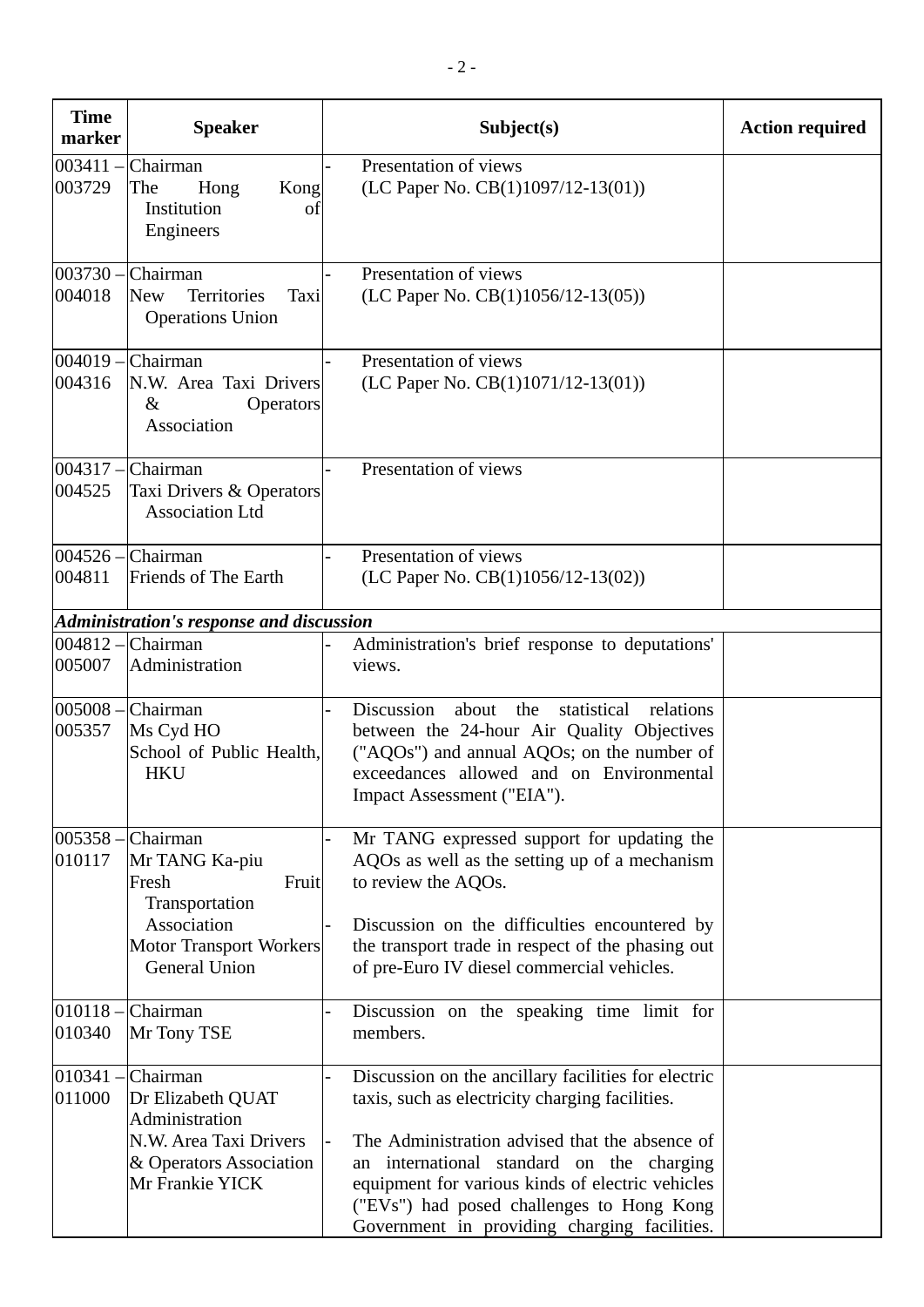| <b>Time</b><br>marker | <b>Speaker</b>                                                                                    | Subject(s)                                                                                                                                                                                                                                                                                                                                                                                                                                                                                                                              | <b>Action required</b> |
|-----------------------|---------------------------------------------------------------------------------------------------|-----------------------------------------------------------------------------------------------------------------------------------------------------------------------------------------------------------------------------------------------------------------------------------------------------------------------------------------------------------------------------------------------------------------------------------------------------------------------------------------------------------------------------------------|------------------------|
|                       |                                                                                                   | At present, there were 1 000 recharging stations<br>in Hong Kong. It would closely monitor the<br>latest trend in the development of EVs and<br>provision of charging infrastructure.                                                                                                                                                                                                                                                                                                                                                   |                        |
| $011001 -$<br>011413  | Chairman<br>Dr Kenneth CHAN<br><b>Clean Air Network</b><br>School of Public Health,<br><b>HKU</b> | Discussion on the adequacy and suitability of<br>locations of the general and roadside air quality<br>monitoring stations ("AQMS") for monitoring<br>air quality.                                                                                                                                                                                                                                                                                                                                                                       |                        |
| $011416 -$<br>011936  | Chairman<br>Mr WU Chi-wai<br>Administration                                                       | Mr WU's enquiries about $-$<br>(a) the details of the Administration's policy on<br>the phasing out of pre-Euro IV diesel<br>commercial vehicles; and                                                                                                                                                                                                                                                                                                                                                                                   |                        |
|                       |                                                                                                   | (b) the rationale of setting the proposed level of<br>AQOs, which was lower than that of some<br>developing countries.                                                                                                                                                                                                                                                                                                                                                                                                                  |                        |
|                       |                                                                                                   | The Administration's response that -                                                                                                                                                                                                                                                                                                                                                                                                                                                                                                    |                        |
|                       |                                                                                                   | (a) pre-Euro IV commercial diesel vehicles<br>were planned to be phased out by January<br>The Administration's plan on<br>2019.<br>of<br>licences<br>for<br>diesel<br>non-renewal<br>commercial vehicles aged 15 years or over<br>only applied to newly procured vehicles<br>after the enactment of the<br>relevant<br>legislation; and                                                                                                                                                                                                 |                        |
|                       |                                                                                                   | (b) since AQOs in Hong Kong were not<br>aspirational targets but statutory criteria for<br>evaluating air quality impact under the EIA<br>Ordinance (Cap. 499) ("EIAO"), the setting<br>of more stringent AQOs at the present stage<br>might affect the development of necessary<br>infrastructure. The Administration would<br>review the AQOs regularly, not less than<br>once every five years and in the light of<br>implementation of air quality improvement<br>measures, further tighten the AQOs in future<br>when practicable. |                        |
| $011937 -$            | Chairman                                                                                          | Mr YICK made the following points –                                                                                                                                                                                                                                                                                                                                                                                                                                                                                                     |                        |
| 012334                | Mr Frankie YICK<br>Administration                                                                 | (a) He supported the setting of interim targets<br>on certain pollutants to facilitate<br>an<br>incremental approach for achieving the                                                                                                                                                                                                                                                                                                                                                                                                  |                        |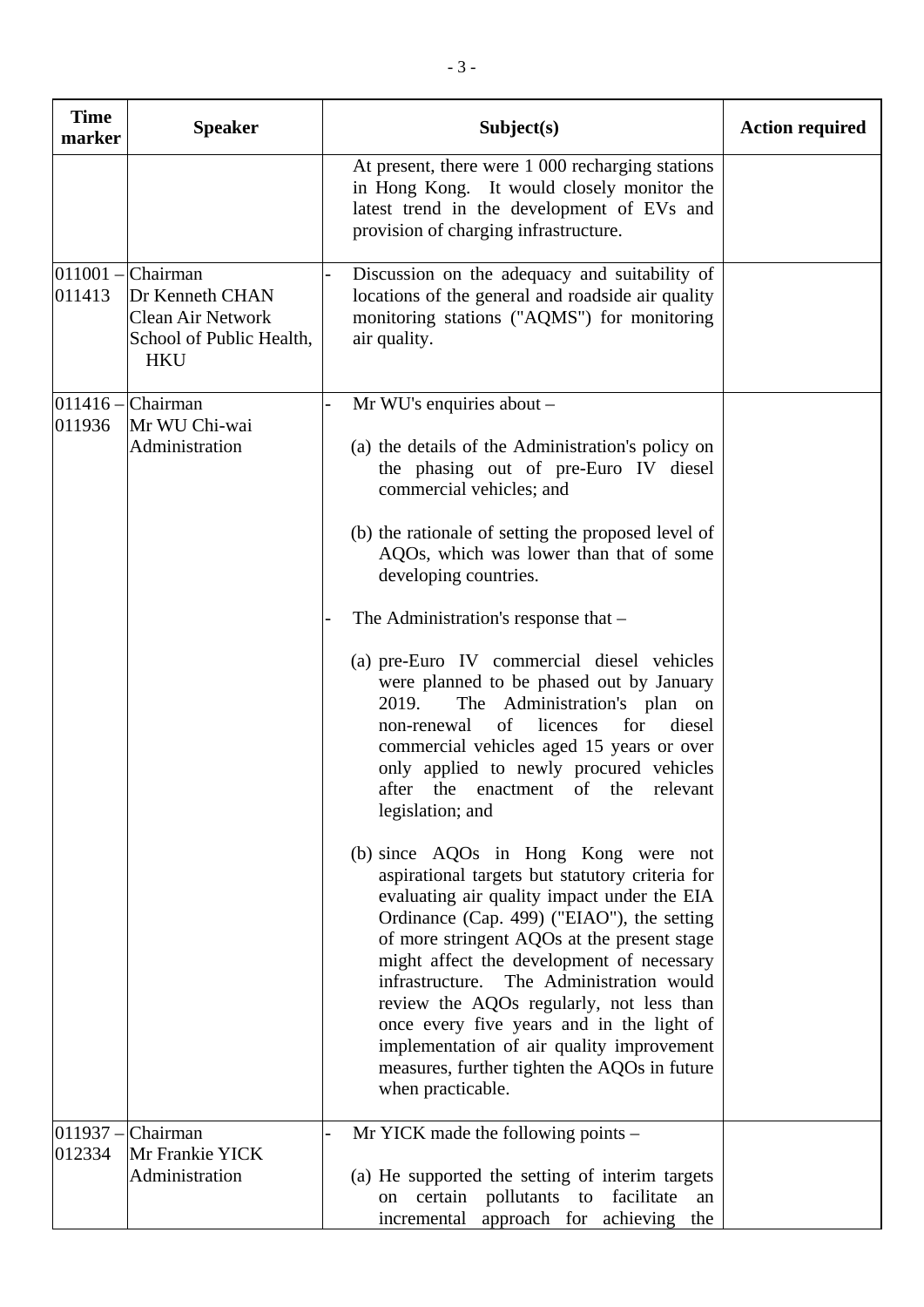| <b>Time</b><br>marker | <b>Speaker</b>                                       | Subject(s)                                                                                                                                                                                                                                                                                                                                                                                                                                                                                                 | <b>Action required</b> |
|-----------------------|------------------------------------------------------|------------------------------------------------------------------------------------------------------------------------------------------------------------------------------------------------------------------------------------------------------------------------------------------------------------------------------------------------------------------------------------------------------------------------------------------------------------------------------------------------------------|------------------------|
|                       |                                                      | ultimate AQGs, and considered that the<br>level of AQOs should be determined having<br>regard to the unique circumstances of<br>different countries/cities.<br>However, he<br>requested the Administration to further<br>consider some deputations' request of<br>tightening the level of Sulphur Dioxide<br>(SO2).                                                                                                                                                                                        |                        |
|                       |                                                      | the Administration's<br>$(b)$ He<br>agreed<br>with<br>proposed transitional<br>arrangement<br>for<br>ongoing infrastructure projects.                                                                                                                                                                                                                                                                                                                                                                      |                        |
|                       |                                                      | (c) He supported the Government's conduct of<br>trials on provision of charging facilities for<br>electric<br>taxis<br>and<br>hoped<br>that<br>the<br>Administration would provide support for<br>users of electric taxis during the trial.                                                                                                                                                                                                                                                                |                        |
|                       |                                                      | The Administration welcomed the cooperation<br>of the trade on testing the effectiveness of<br>electric taxis with the Administration.                                                                                                                                                                                                                                                                                                                                                                     |                        |
| 012845                | $012335$ - Chairman<br>Mr Tony TSE<br>Administration | Mr TSE's concerns on -<br>(a) whether the definition of "public interest",<br>proposed<br>section<br>stated<br>the<br>in<br><b>as</b><br>$7A(2)(a)$ &(b) of the Bill, had covered<br>"public health";<br>(b) whether it was appropriate to determine the<br>frequency of conducting the review on<br>AQOs as once every five years; and<br>(c) how the Administration would strike a<br>balance between attaining the more stringent<br>AQOs and the high cost involved in<br>implementing green measures. |                        |
|                       |                                                      | The Administration responded that -<br>(a) protection of public health was already and<br>remain<br>would<br>a key public<br>interest<br>consideration in establishing AQOs;                                                                                                                                                                                                                                                                                                                               |                        |
|                       |                                                      | (b) the frequency of reviewing AQOs had been<br>proposed having regard to the arrangements<br>in the United States and European countries;<br>and                                                                                                                                                                                                                                                                                                                                                          |                        |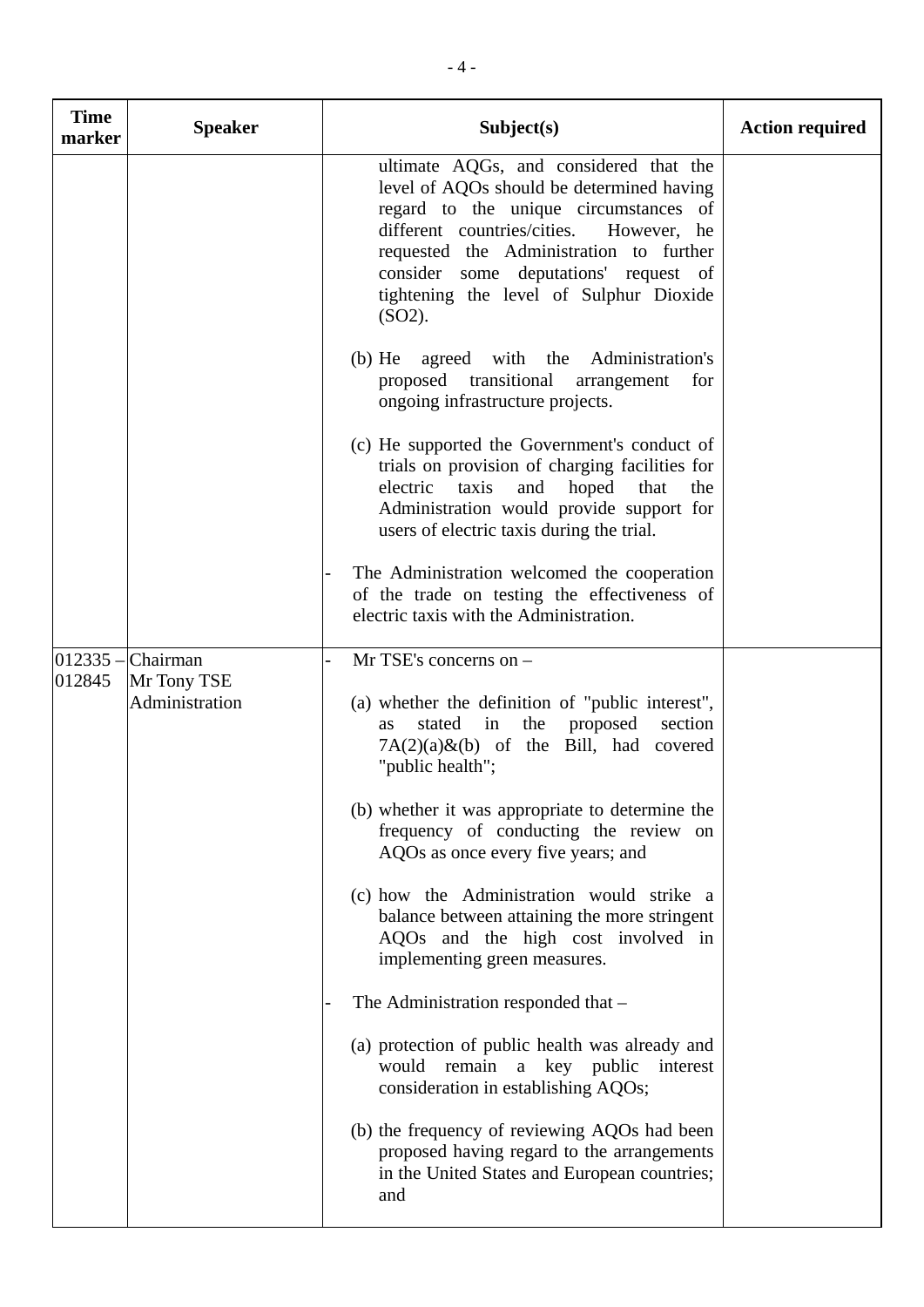| <b>Time</b><br>marker | <b>Speaker</b>                                                                                                               | Subject(s)                                                                                                                                                                                                                                                                                                                                                                                                                                    | <b>Action required</b> |
|-----------------------|------------------------------------------------------------------------------------------------------------------------------|-----------------------------------------------------------------------------------------------------------------------------------------------------------------------------------------------------------------------------------------------------------------------------------------------------------------------------------------------------------------------------------------------------------------------------------------------|------------------------|
|                       |                                                                                                                              | (c) the Administration would strike a balance<br>among different views of different sectors in<br>respect of implementing green measures.                                                                                                                                                                                                                                                                                                     |                        |
| $012846 -$<br>013017  | Chairman<br>Dr Elizabeth QUAT<br>Administration                                                                              | Dr QUAT's concern on the impact of the<br>Administration's plan on the phasing out of<br>pre-Euro IV diesel commercial vehicles on the<br>trade, and the Administration's advice that the<br>matter would be discussed by the Panel on<br>Environmental Affairs ("EA Panel").                                                                                                                                                                 |                        |
| 013557                | $013018$ - Chairman<br>Mr KWOK Wai-keung<br>Administration<br>School of Public Health,<br><b>HKU</b><br>Friends of The Earth | Mr KWOK opined that the Administration<br>allow<br>should<br>flexibility<br>while<br>some<br>implementing the proposed policy of mandatory<br>phasing out of pre-Euro IV diesel commercial<br>vehicles, because the policy would affect the<br>livelihood of people. He also cast doubt on the<br>effect of these vehicles on air quality.<br>The<br>Administration responded that the matter should<br>be further discussed by the EA Panel. |                        |
|                       |                                                                                                                              | Dr LAI of School of Public Health, HKU's<br>stressed that some citizens, including infants,<br>pregnant women, children and patients were<br>suffering from the poor air quality in Hong<br>Kong.                                                                                                                                                                                                                                             |                        |
|                       |                                                                                                                              | Friends of The Earth's concern about the<br>schedule of implementing various measures to<br>improve air quality.                                                                                                                                                                                                                                                                                                                              |                        |
| 014008                | $013558$ - Chairman<br>Mr WU Chi-wai<br>Administration<br>N.W. Area Taxi Drivers<br>$\&$<br><b>Operators</b><br>Association  | Mr WU's concern about the definition of<br>"public interest" and his agreement with the<br>opinion of N.W. Area Taxi Drivers & Operators<br>Association that the Administration should<br>control the emission standard of vehicles rather<br>than the vehicle types.                                                                                                                                                                         |                        |
|                       |                                                                                                                              | The Administration's response that the matter<br>would be discussed at the EA Panel.                                                                                                                                                                                                                                                                                                                                                          |                        |
| 014549                | $014009$ – Chairman<br>Dr Kenneth CHAN<br>Administration                                                                     | Dr CHAN's concern on the adequacy and<br>suitability of locations of the general and<br>roadside AQMS.                                                                                                                                                                                                                                                                                                                                        |                        |
|                       |                                                                                                                              | The Administration advised that the current air<br>quality monitoring network had an adequate<br>spatial distribution of general AQMS covering<br>different land uses. Environmental Protection<br>Department ("EPD") planned to set up general                                                                                                                                                                                               |                        |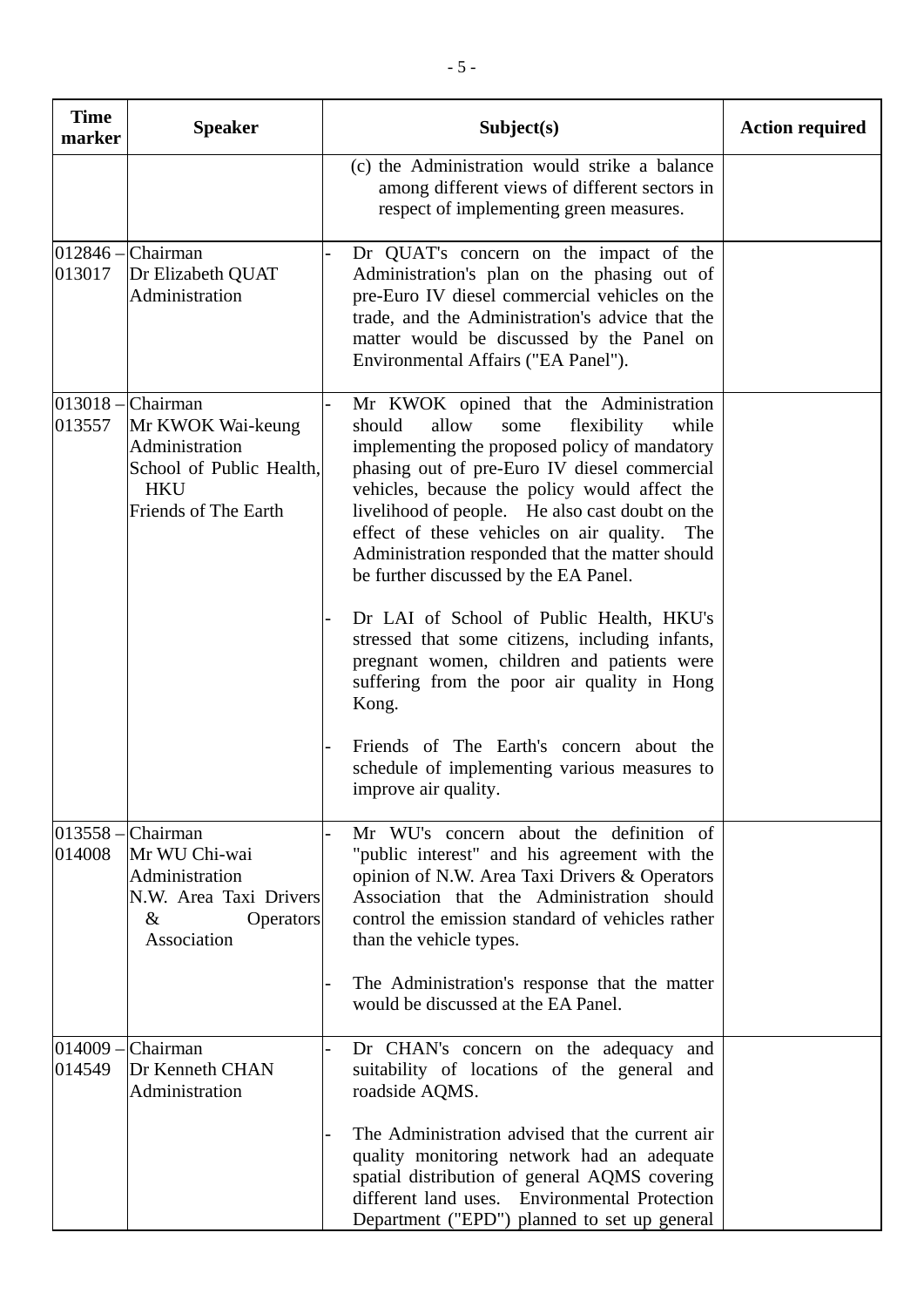| <b>Time</b><br>marker | <b>Speaker</b>                                                            | Subject(s)                                                                                                                                                                                                                                                                                                                                                                                                                                                    | <b>Action required</b>                                             |
|-----------------------|---------------------------------------------------------------------------|---------------------------------------------------------------------------------------------------------------------------------------------------------------------------------------------------------------------------------------------------------------------------------------------------------------------------------------------------------------------------------------------------------------------------------------------------------------|--------------------------------------------------------------------|
|                       |                                                                           | AQMS in two more districts to further enhance<br>the coverage of the network.                                                                                                                                                                                                                                                                                                                                                                                 |                                                                    |
| 014606                | $014550$ - Chairman<br>Administration<br>Mr WU Chi-wai                    | Mr WU requested the Administration to provide Administration to<br>written response on the meaning of "public<br>interest" in the context of environmental<br>protection and the Bill, and the Administration's<br>stance regarding whether the word "public"<br>interest" should be replaced by the word "public"<br>health" or whether the term "public health"<br>should be added to the relevant section as<br>suggested by some deputations and members. | provide<br>information/<br>response<br>(paragraph 4 of<br>minutes) |
| 015255                | $014607$ - Chairman<br>Ms Cyd HO<br>Administration                        | Ms HO expressed concern about the application<br>of the new AQOs under EIAO and whether<br>AQOs should be set at a higher standard.                                                                                                                                                                                                                                                                                                                           |                                                                    |
|                       |                                                                           | The Administration's explanation that further<br>tightening of AQOs at the present stage would<br>be difficult as the enforcement of EIAO would<br>be based on the AQOs stipulated in the Air<br>Pollution Control Ordinance (Cap.<br>311)<br>("APCO").                                                                                                                                                                                                       |                                                                    |
| 015729                | $015256$ - Chairman<br>Mr KWOK Wai-keung                                  | Mr KWOK was aware that the public generally<br>agreed with the Administration's proposal to<br>update AQOs. He also highlighted that the air<br>quality of Hong Kong was largely hinged on<br>that of the Pearl River Delta region, and so the<br>Administration should not solely put the<br>responsibility of improving air quality on the<br>transport trades.                                                                                             |                                                                    |
| 015902                | $015730$ - Chairman<br>Taxi Drivers & Operators<br><b>Association Ltd</b> | Taxi Drivers & Operators Association Ltd's<br>the<br>Administration<br>should<br>opinion<br>that<br>announce information on the Air Pollution<br>Index in different districts of Hong Kong.                                                                                                                                                                                                                                                                   |                                                                    |
| $015903 -$<br>020028  | Chairman<br>Civic Party                                                   | Civic Party's enquiries about the feasibility of<br>adding "or public health" after "public interest"<br>contained in the proposed<br>section<br>as<br>$7A(2)(a)$ &(b) of the Bill; and the schedule of<br>setting up low emission transportation zones.                                                                                                                                                                                                      |                                                                    |
| $020029 -$<br>020135  | Chairman<br>Friends of The Earth                                          | Friends of The Earth's enquiry about the target<br>date of achieving the updated AQOs.                                                                                                                                                                                                                                                                                                                                                                        |                                                                    |
| 020328                | $020136$ - Chairman<br><b>Motor Transport Workers</b><br>General Union    | Motor Transport Workers General Union's<br>expression of doubts about whether the updated<br>AQOs could be met under the crowded                                                                                                                                                                                                                                                                                                                              |                                                                    |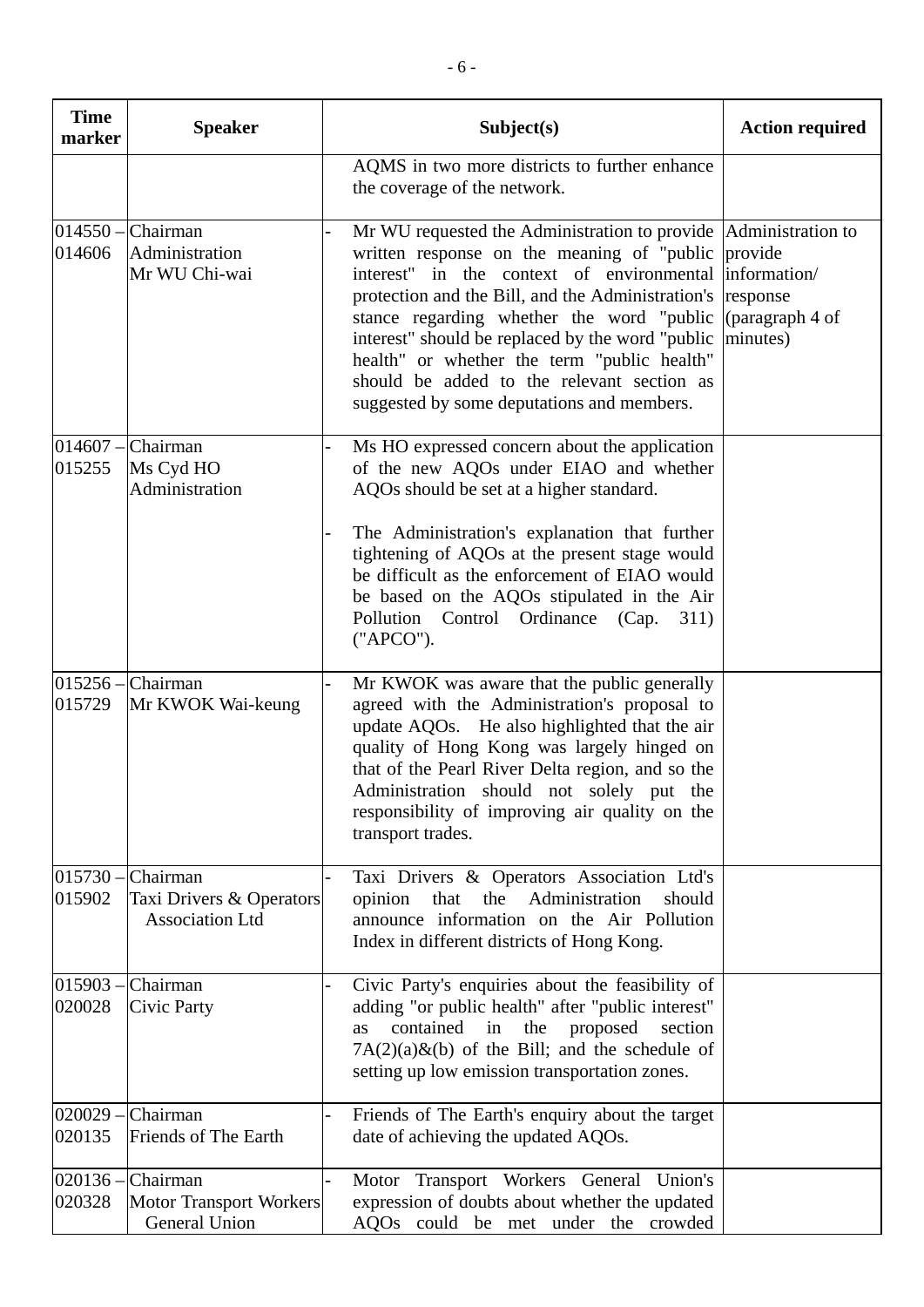| <b>Time</b><br>marker | <b>Speaker</b>                                                         | Subject(s)                                                                                                                                                                                                                                                                                                                                                                                                                             | <b>Action required</b> |
|-----------------------|------------------------------------------------------------------------|----------------------------------------------------------------------------------------------------------------------------------------------------------------------------------------------------------------------------------------------------------------------------------------------------------------------------------------------------------------------------------------------------------------------------------------|------------------------|
|                       |                                                                        | conditions in Hong Kong; and its consideration<br>that there was not a direct correlation between<br>poor air quality and health conditions.                                                                                                                                                                                                                                                                                           |                        |
|                       | $020329$ - Chairman                                                    | The Administration's response that –                                                                                                                                                                                                                                                                                                                                                                                                   |                        |
| 020827                | Administration                                                         | (a) EPD operated 14 AQMS, of which three<br>were roadside stations. The three roadside<br>AQMS were built in the busy corridors of<br>urban areas with high traffic and pedestrian<br>flow and surrounded by high-density built<br>environment. The data from these roadside<br>AQMSs were hence representative of the<br>roadside air quality of typical places with<br>heavy vehicular and pedestrian traffic in the<br>urban areas; |                        |
|                       |                                                                        | (b) information on the instant and forecast Air<br>Pollution Index was announced on EPD's<br>website and through television;                                                                                                                                                                                                                                                                                                           |                        |
|                       |                                                                        | (c) protection of public health was already a<br>consideration.<br>interest<br>The<br>public<br>Administration did not consider it necessary<br>to add the term "public health" specifically<br>to the relevant section of the Bill; and                                                                                                                                                                                               |                        |
|                       |                                                                        | Administration was<br>liaising<br>$(d)$ the<br>with<br>franchised bus companies on arranging low<br>emission franchised buses to operate within<br>the three proposed low emission zones in<br>Causeway Bay, Central and Mongkok.<br>The Administration targeted to set up the<br>relevant zones by 2015.                                                                                                                              |                        |
|                       | 020828 - Chairman                                                      | Chairman<br>The<br>thanked<br>deputations<br>for                                                                                                                                                                                                                                                                                                                                                                                       |                        |
| 020910                |                                                                        | attending the meeting                                                                                                                                                                                                                                                                                                                                                                                                                  |                        |
|                       |                                                                        | Break from 020911 to 022234                                                                                                                                                                                                                                                                                                                                                                                                            |                        |
|                       | Agenda item II -Meeting with the Administration<br>$022235$ - Chairman |                                                                                                                                                                                                                                                                                                                                                                                                                                        |                        |
| 023100                | Administration                                                         | Briefing by the Administration on its response<br>to issues raised at the meeting on 16 April 2013<br>(LC Papers Nos. CB(1)1055/12-13(02), (03) &<br>(05)                                                                                                                                                                                                                                                                              |                        |
| $023101 -$<br>023632  | Chairman<br>Mr TANG Ka-piu<br>Administration                           | Mr TANG enquired whether the new AQOs<br>would be applied to other legislation and form<br>part of the licensing conditions for renewal of<br>vehicle licences.                                                                                                                                                                                                                                                                        |                        |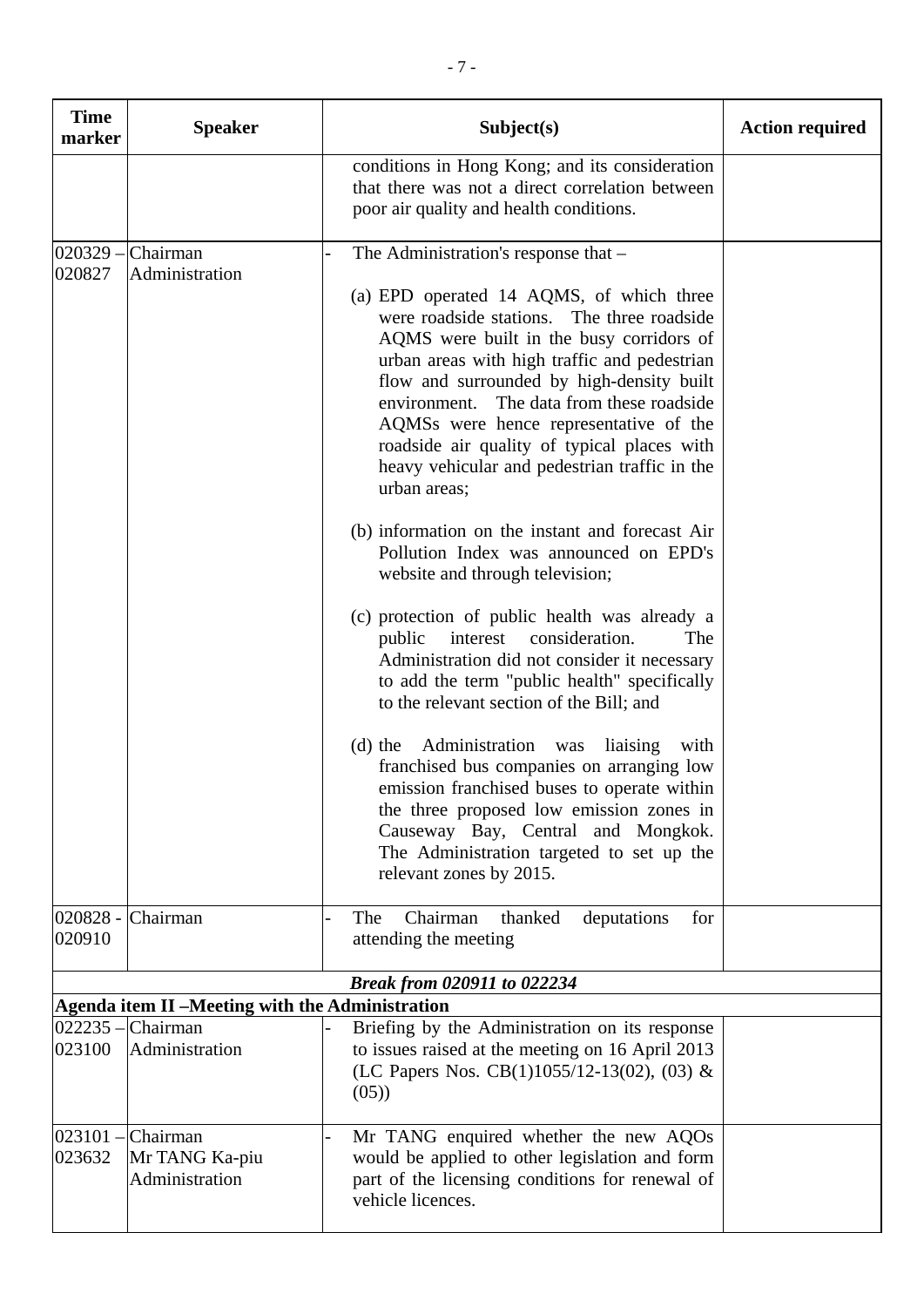| <b>Time</b><br>marker | <b>Speaker</b>                                     | Subject(s)                                                                                                                                                                                                                                                                                                                                                                                                                                                                                                          | <b>Action required</b> |
|-----------------------|----------------------------------------------------|---------------------------------------------------------------------------------------------------------------------------------------------------------------------------------------------------------------------------------------------------------------------------------------------------------------------------------------------------------------------------------------------------------------------------------------------------------------------------------------------------------------------|------------------------|
|                       |                                                    | The Administration advised that apart from the Administration to<br>APCO itself and the EIAO which used the<br>AQOs as statutory criteria for evaluating air information/<br>quality impact, there was no other existing<br>legislation to which the new AQOs would be $\alpha$ (paragraph 4 of<br>directly applied to, after the new AQOs come minutes)<br>into operation. The Administration agreed to<br>confirm in writing after the meeting in this<br>regard.                                                 | provide<br>response    |
| 025307                | $023633$ - Chairman<br>Ms Cyd HO<br>Administration | Ms HO considered that there was a need to<br>develop a suitable assessment method for<br>conducting EIA so that a more realistic<br>assessment on air quality could be made.                                                                                                                                                                                                                                                                                                                                        |                        |
|                       |                                                    | The Administration advised that with the<br>implementation of air quality improvement<br>measures, it was targeted that the new AQOs<br>would be broadly complied with by 2020. The<br>Administration would further tighten the level<br>of AQOs where appropriate in future regular<br>reviews.                                                                                                                                                                                                                    |                        |
|                       |                                                    | Administration<br>The<br>stressed<br>that<br>the<br>measurement of air quality by AQMSs was<br>objective, and the updating of AQOs would not<br>affect the existing measurement method of air<br>The air quality simulation system<br>quality.<br>(PATH model) used by EPD to study the air<br>quality in and around Hong Kong for the<br>purpose of conducting EIA under the EIAO did<br>not have a direct relationship with the Bill under<br>study and would better be discussed at meetings<br>of the EA Panel. |                        |
| $025308 -$<br>030414  | Chairman<br>Dr Kenneth CHAN<br>Administration      | Dr CHAN requested the Administration to Administration to<br>provide a list of legislation to which the new<br>AQOs would be applicable and that the information/<br>application did not require the said AQOs to be<br>further introduced into the piece of legislation (paragraph 4 of<br>concerned, either by positive or negative minutes)<br>vetting, after the new AQOs come into<br>operation.                                                                                                               | provide<br>response    |
|                       |                                                    | Dr CHAN considered that the term "public"<br>health" should be explicitly stated in the<br>proposed section $7A(2)(a)\&(b)$ of the Bill to<br>reflect its paramount importance in the context<br>of environmental protection and the Bill. In<br>addition, he considered that there should be a                                                                                                                                                                                                                     |                        |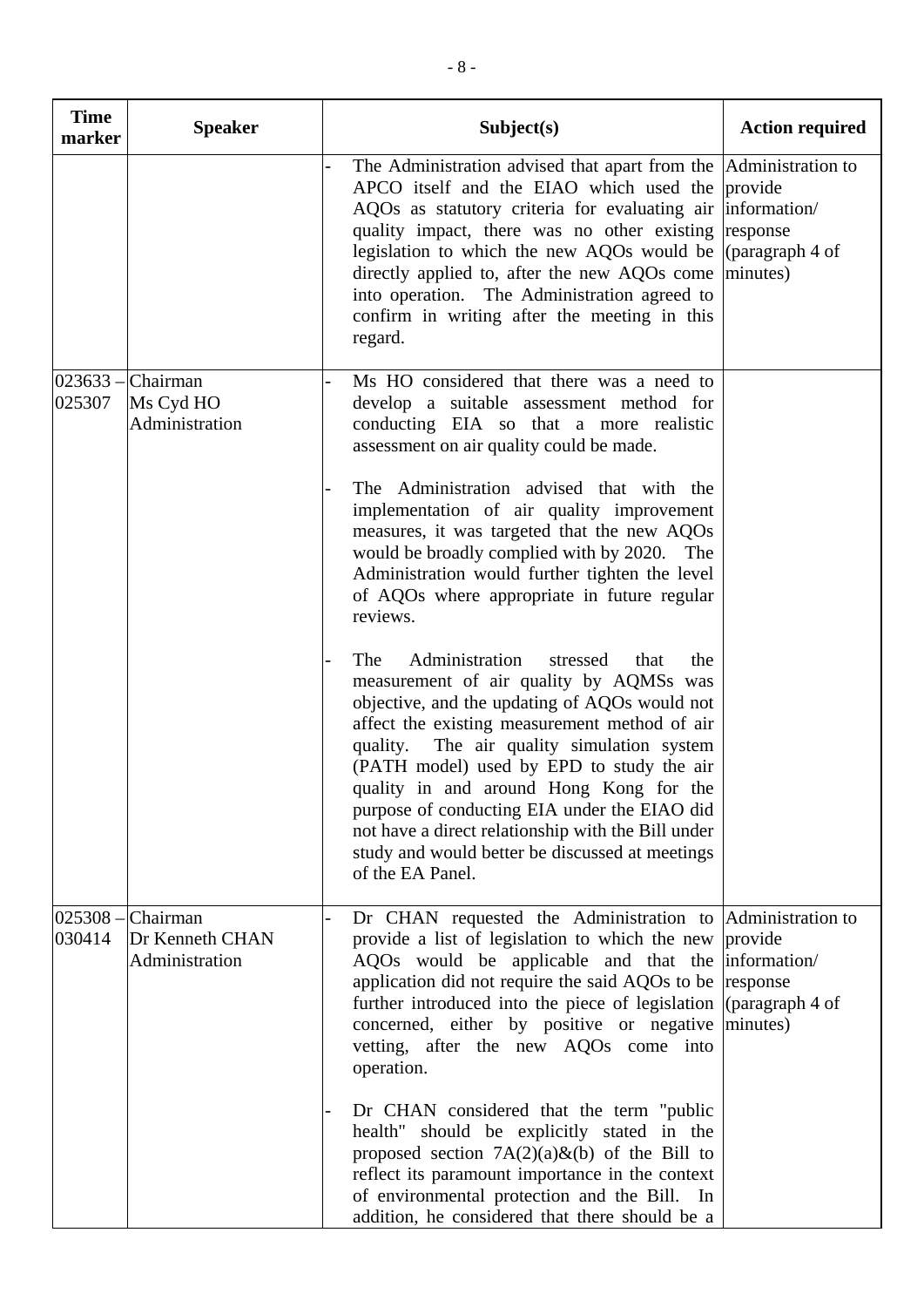| <b>Time</b><br>marker | <b>Speaker</b>                               | Subject(s)                                                                                                                                                                                                                                                                                                                                                                                                                                                                                                                                                                                                                                                                                                                                                                                                                                                                                                                                                                                                                                                                                                                                                                                                                                                                                                                                                                                 | <b>Action required</b>                  |
|-----------------------|----------------------------------------------|--------------------------------------------------------------------------------------------------------------------------------------------------------------------------------------------------------------------------------------------------------------------------------------------------------------------------------------------------------------------------------------------------------------------------------------------------------------------------------------------------------------------------------------------------------------------------------------------------------------------------------------------------------------------------------------------------------------------------------------------------------------------------------------------------------------------------------------------------------------------------------------------------------------------------------------------------------------------------------------------------------------------------------------------------------------------------------------------------------------------------------------------------------------------------------------------------------------------------------------------------------------------------------------------------------------------------------------------------------------------------------------------|-----------------------------------------|
|                       |                                              | legislative framework which allowed the public<br>to be engaged in the process of regular review<br>of AQOs.<br>The Administration expressed reservation of<br>Dr CHAN's proposal of adding the term "public"<br>health" in the proposed section $7A(2)(a) \& (b)$ in<br>view of the lengthy discussion which would be<br>required to cover the possible addition of<br>various public interest considerations alongside<br>public health.                                                                                                                                                                                                                                                                                                                                                                                                                                                                                                                                                                                                                                                                                                                                                                                                                                                                                                                                                 |                                         |
| $030415 -$<br>031241  | Chairman<br>Mr TANG Ka-piu<br>Administration | Mr TANG considered that the<br>proposed<br>transitional<br>for<br>ongoing<br>arrangement<br>infrastructure projects proposed under the Bill<br>should be discussed in detail in a future<br>meeting.<br>Mr TANG requested the Administration to Administration to<br>provide supplementary information to explain provide<br>whether it had any plan to enhance the current  information/<br>arrangement on monitoring of air quality, and if<br>so, details of the plan.<br>The Administration advised that the current<br>number and distribution of AQMS were<br>adequate by international standards. Based on<br>the review of the air quality monitoring network<br>completed in late 2012, EPD also planned to set<br>up a general AQMS each in Tuen Mun and<br>Tseung Kwan O to further enhance the<br>coverage of network.<br>In response to Mr TANG's enquiry about the<br>emissions<br>local<br>from<br>vessels,<br>the<br>Administration advised that it planned to<br>upgrade the quality of local marine light diesel<br>by reducing the limit on sulphur content from<br>0.5% to 0.05% with effect from 2014. Subject<br>to the passage of the relevant regulation, the<br>Administration planned to implement the<br>control requirements in 2014.<br>Discussion on the accuracy of data collected by<br>AQMSs having regard to the optimal height for<br>installing AQMSs. | response<br>(paragraph 4 of<br>minutes) |
| $031242 -$<br>032126  | Chairman<br>Ms Cyd HO<br>Administration      | Ms HO's request of the Administration to Administration to<br>provide supplementary information to explain provide<br>with examples how<br>different levels of information/                                                                                                                                                                                                                                                                                                                                                                                                                                                                                                                                                                                                                                                                                                                                                                                                                                                                                                                                                                                                                                                                                                                                                                                                                |                                         |